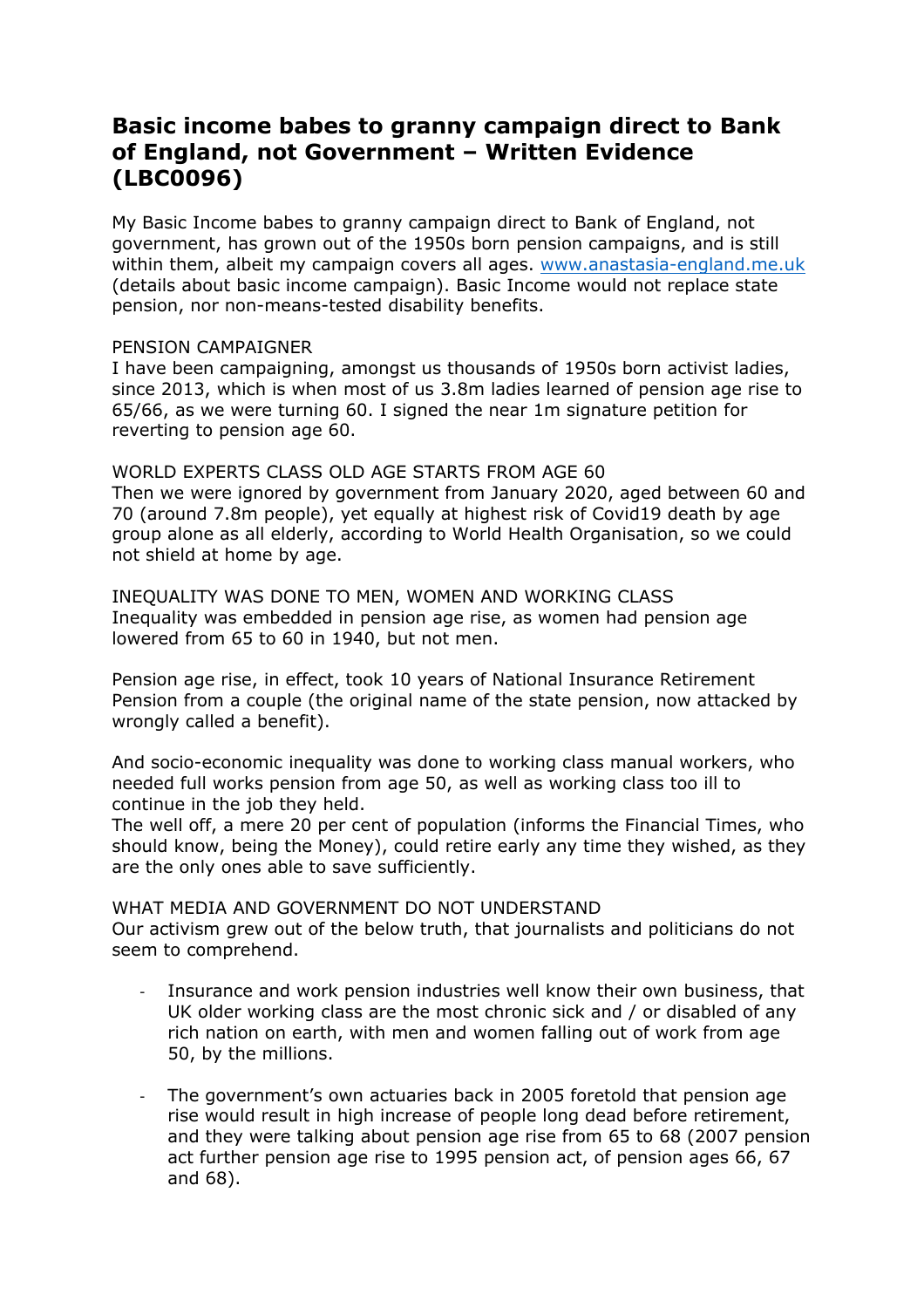- From 2011, the actuaries counted the high increase of early death of women, aged in our 50s and 60s, the highest since after the second world war (before 1948 NHS), from rise of pension payment age, and the rise of early works pension age from 50 to 55 since 2010.
- The early death increase, aged in our 50s and 60s, obviously got worse in 2014 (the first full year of pension age rise from 60 to 66) and still worse in 2015 (two full years of victims), and has stayed at that high early death rate since then.
- The I Daniel Blakes men and women died alongside us, by denial of Pension Credit from age 60 to 66, that did not require these knackered old people from age 60 actively having to seeking work, to claim.
- The next victims are now turning 60, who are born in 1960s, with pension age 67.
- The 1970s born now turning 50, with pension age 67, also suffer lack of access to early works pension age from 50 to 55, soon to rise to 57.

#### **BASIC INCOME babes to granny CAMPAIGN DEMANDS**

- £372 per week per person permanent basic income from age 16 for life.
- £120.48 per week further permanent basic income direct to mum to feed her kids from babes to 15.

Paid on  $1<sup>st</sup>$  of the month, not month in arrears, so helps immediately. Or paid weekly on a Monday, so also helps immediately. As people choose. Not admin by any private company.

Maybe admin by Commission of elected people (not politicians and with right of recall by the people) and Bank of England, independent of The Treasury?

# **ONLY THING FOR BANK OF ENGLAND TO ASK GOVERNMENT IS BELOW -**

- Make basic income not taxable, re income tax (so ease of admin).
- Government grant Automatic National Insurance credits for those receiving basic income, who are not on benefit or in work or within the other reason for NI credits.
- Make basic income a human right in law.

### **BACKGROUND re COST AND WHO TO HELP START BASIC INCOME SYSTEM**

- Would cost the government and taxpayer, nothing, by the helicopter money system.
- -
- Basic Income amount is the same as real living wage for 2020, as informed by UK Living Wage Foundation, to cover basic survival cost of living.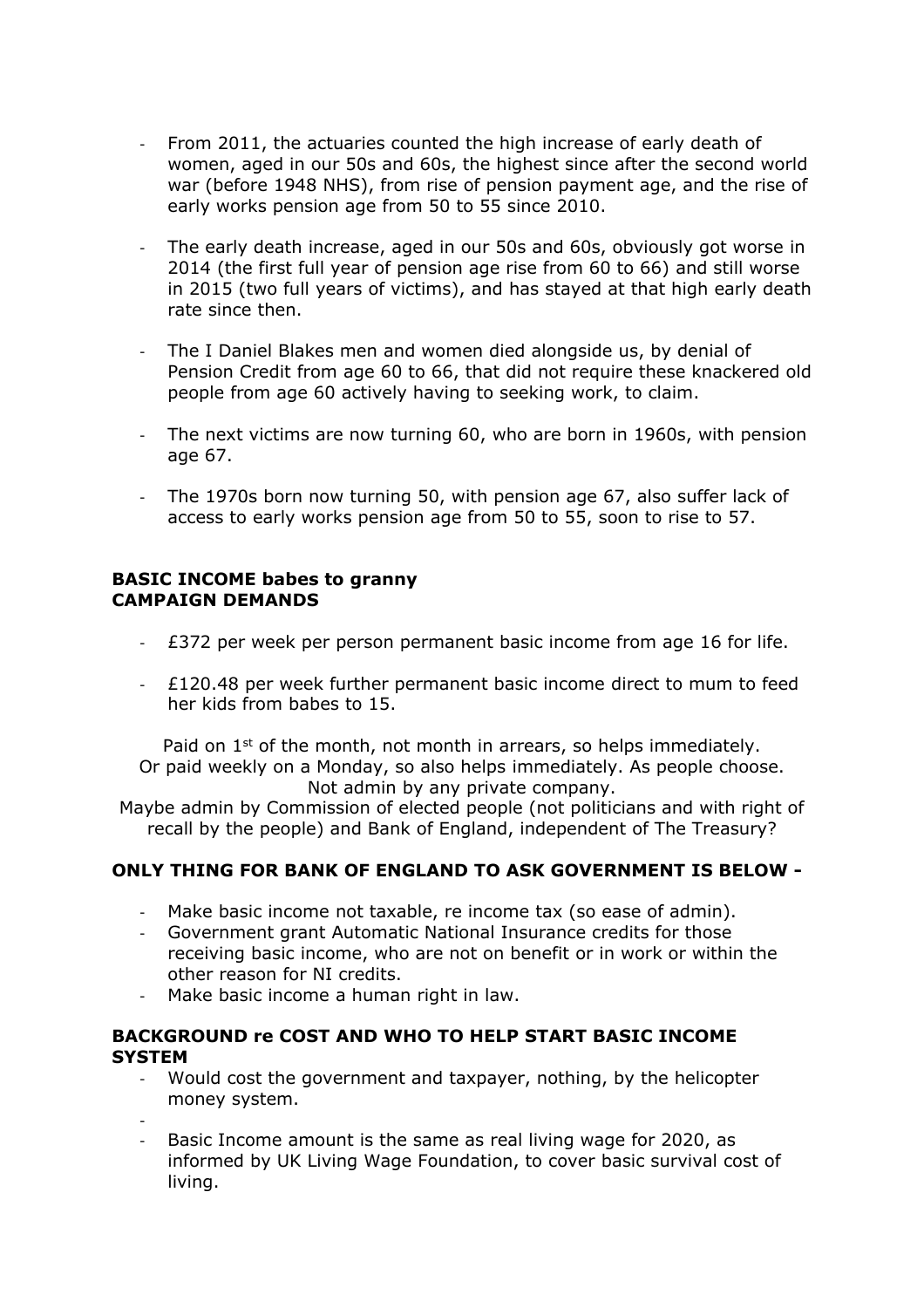- Does not need government permission, for the Governor of the Bank of England to enact direct with UK residents.
- -
- We already have the world basic income expert, university professor Guy Standing, in UK, who could design the basic income system for the Bank of England. I have attended his speeches / workshops.
- - Basic Income would need a contract between the central bank and the right of UK residents to permanent basic income, including the same (but with contractual right) triple lock guaranteed annual rise, as the state pension.

#### - **BASIC INCOME babes to granny campaign – BACKGROUND re over 50s**

### OVER 50s NEVER LIKELY TO GET A NEW JOB

Redundancies are soaring due to economic effects of Covid19 pandemic. People from age 50 will stay long-term unemployed, and from age 60 have not a snowball's chance in hell of a new job. Certainly, aged in our 50s and 60s, we will mostly likely never get the same wages as earned over years of annual pay rises, in a new job.

### **HIGH STREET RELIES ON OVER 50 WOMEN AS CUSTOMERS**

The retail industry has known for decades, that it is us women from age 50, who are the customers of high street shops. That is why the shops focused on what we wanted to buy.

The loss of billions of pounds of state pension money from 2011, destroyed the high street, which is now made worse by the high Covid19 death rate from age 60. Even the likes of Boots is shedding thousands of jobs.

### **SPENDING MONEY IN PENSIONER HANDS, RESURRECTS THE HIGH STREET**

### LIFE EXPECTANCY IS A LIE

We are, since 2011, dying quicker in retirement and pensioner deaths have doubled (the high winter excess deaths, due to inability to afford to heat and eat, as energy prices have risen 70 per cent since 2010, yet Winter Fuel Payment was cut and frozen in 2011 and never risen since).

### MOST WORKS PENSIONS ARE LOW

Formal research into the biggest works pensions, the public sector ones, showed most are women's pensions, on less than £4,000 a year. The assumption of marriage is far from the truth for millions of ladies.

# **BASIC INCOME and MOTHERS**

Further Basic income paid to mothers, provides money to feed children from babe to 15. Spending money for mums to stay at home and home school, til vaccine in us all.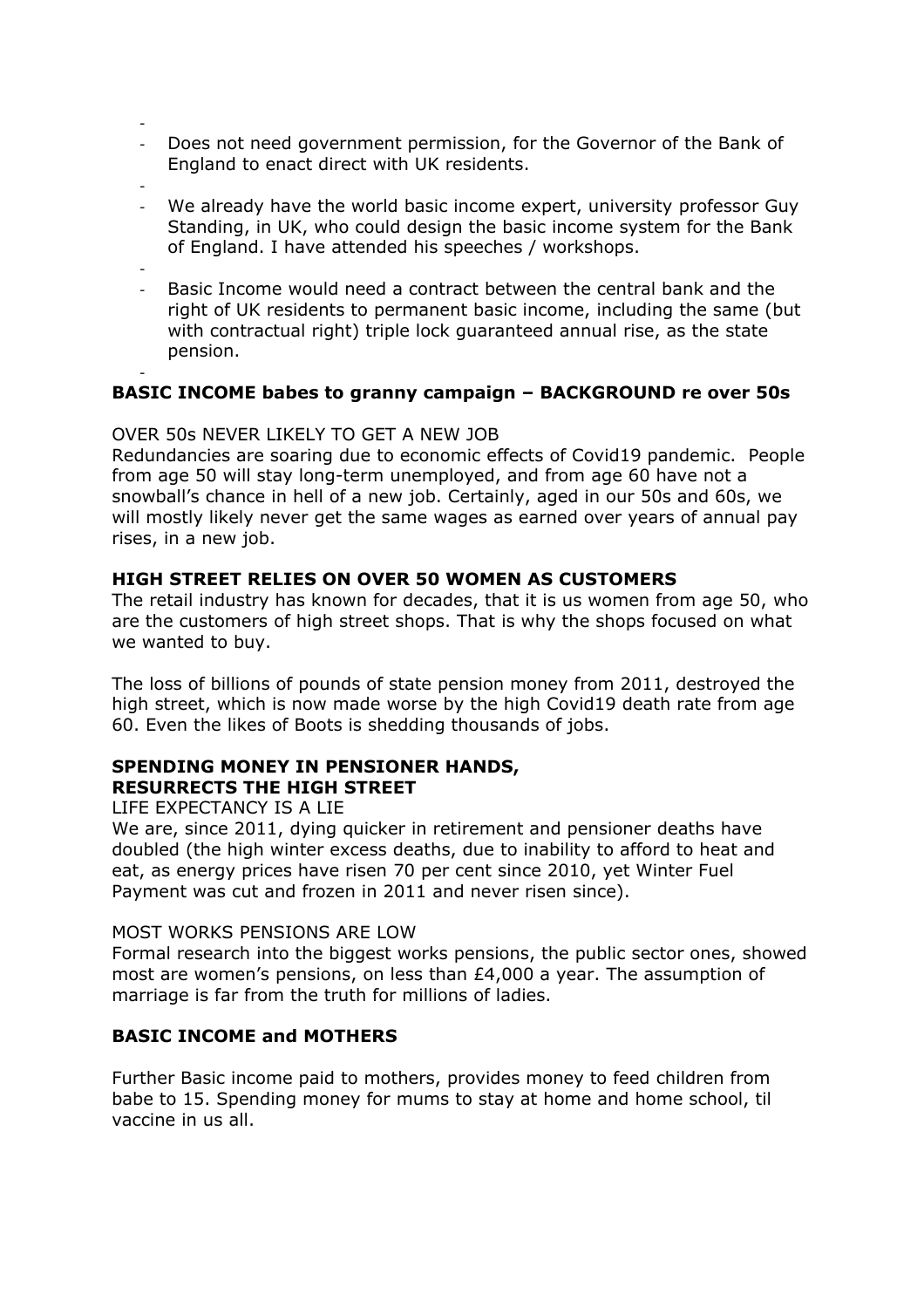Also helps women to escape with their children from an abusive relationship, to live elsewhere, which oft times would save their lives from murder by the abuser.

## **BASIC INCOME and PEOPLE AGED from 16 to 24**

The ageism against young people, of lower minimum wage below adult rate (that only starts from age 25) is solved by same £372 per week per person basic income from age 16 upwards.

Jobless young people liable to fall into crime and drug addiction / sales. A permanent basic income of real living wage, would help young people escape that fate, and remain in education to learn a trade and then help them to go into self-employment.

Especially, learning trades that could thrive and not those that end, with the coming high job losses from automation. We saw pop groups like Beatles bringing wealth to the nation, so learning music and creative arts including theatre work, would help nation to get out of this worst recession in 300 years, that will roll on past 2024, according to economists.

# **BASIC INCOME AND PEOPLE ON MEANS-TESTED BENEFITS**

Basic income does not replace non-means-tested disability benefits, needed to cover the high costs of disability aids.

Basic income ends means-tested benefits, for working age people and pensioners.

Basic income ends the admin costs of Jobcentres, that have had to rise in number and staffing to cope with millions more out of work.

Basic income supplements statutory sick pay that is pitifully low?

Basic income helps the poorest pensioners, needing to top up far too low money with the small Pension Credit, that has worst case mistakes. For example, the lady in her 80s who committed suicide when the DWP took her state pension AND Pension Credit when her circumstances changed for a while, and she took her own life once that money had been used up in costs of living.

Basic income being food money, helps foodbanks to cope with the high surge of people going hungry, as people have no food money from the current inadequate welfare system and return of benefit sanctions of no benefit money for weeks, months or even years.

### **DIFFERENCE BETWEEN QE AND HELICOPTER MONEY FROM BANK OF ENGLAND**

The Bank of England is the central bank that regulates all others, and holds no personal / business bank account money.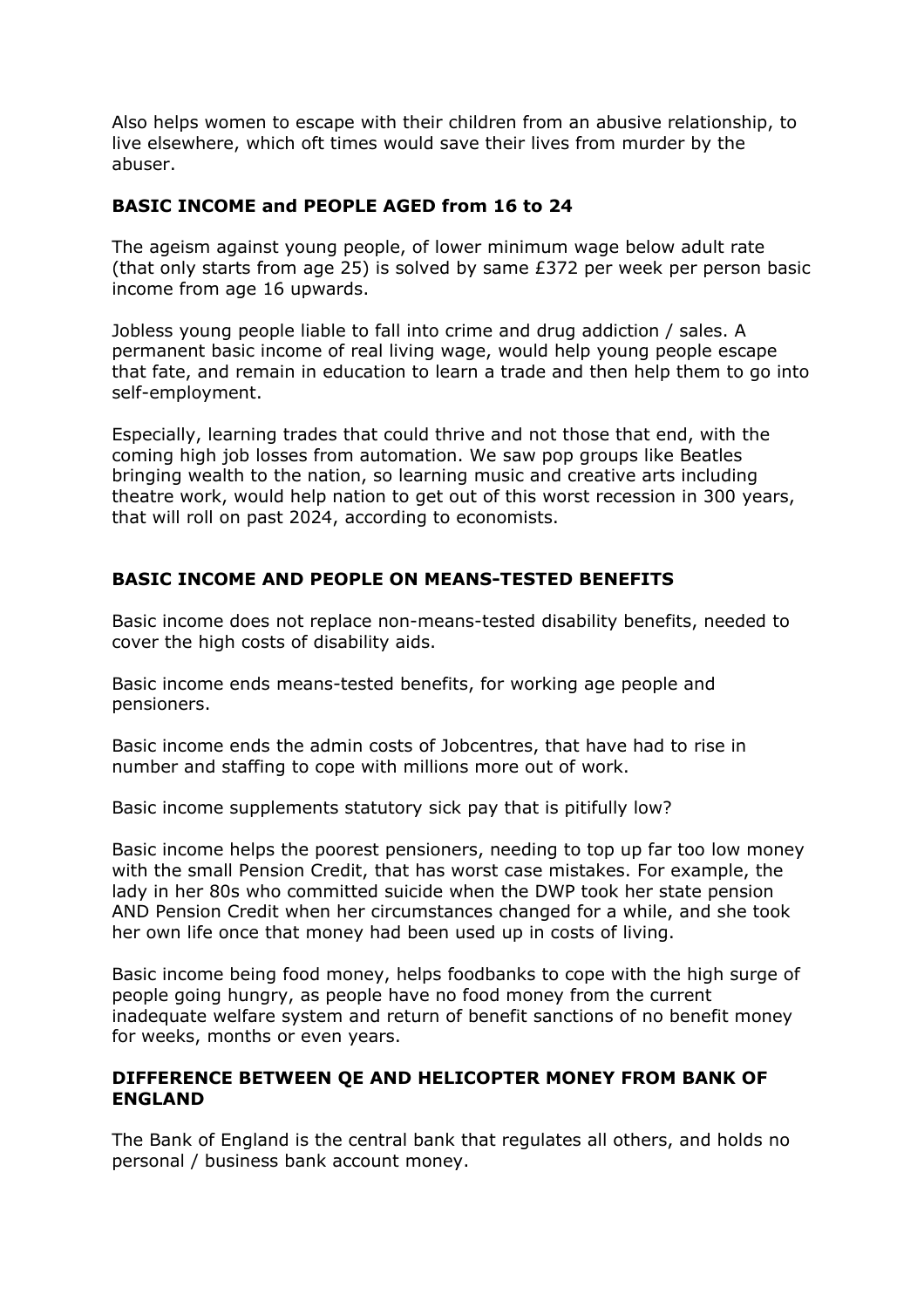QE

At the moment, the Bank of England is doing QE that helps big companies, who do not maintain jobs, but just give the money to shareholders in dividends, so not helping the economy one bit. We saw that in 2008.

Shareholders just hoard money, offshoring it.

The one thing the pandemic has shown is that the working class, the essential workers that make the economy run by spending money, are not being helped by QE.

More and more millions are falling out of work, meaning we will be in permanent recession.

# **HELICOPTER MONEY DEFINITION**

Investopedia definition

… "Helicopter money is ... a monetary policy tool that central banks use to stimulate economies.

Economist Milton Friedman introduced the framework for helicopter money in 1969 ...

This policy should ... be used in a low-interest-rate environment when an economy's growth remains weak.

Helicopter money involves the central bank supplying large amounts of money to the public, as if the money was being distributed or scattered from a helicopter."…

Financial Times March 20, 2020

… "central bank pay for it through direct monetary financing, effectively printing money"…

# **HELICOPTER MONEY AND BASIC INCOME**

Helicopter money creates no government debt, does not come from taxes, and simply is the central bank 'printing money' by sending it electronically direct to your personal bank account. It will not cause hyper-inflation, because we've seen furlough (which paid more money) did not.

### **SOCIAL UPRISING UNLESS A PROPER LIVING BASIC INCOME IS PAID TO ALL UK RESIDENTS**

You well know, that money is created out of thin air by banks when they lend money, but in what has now been formally declared as a UK recession, loans are now toxic. Businesses going bust. People losing jobs with little hope of new employment.

Employment trends today are zero hour contracted, in low paid jobs, and on short term contracts. Called the gig economy.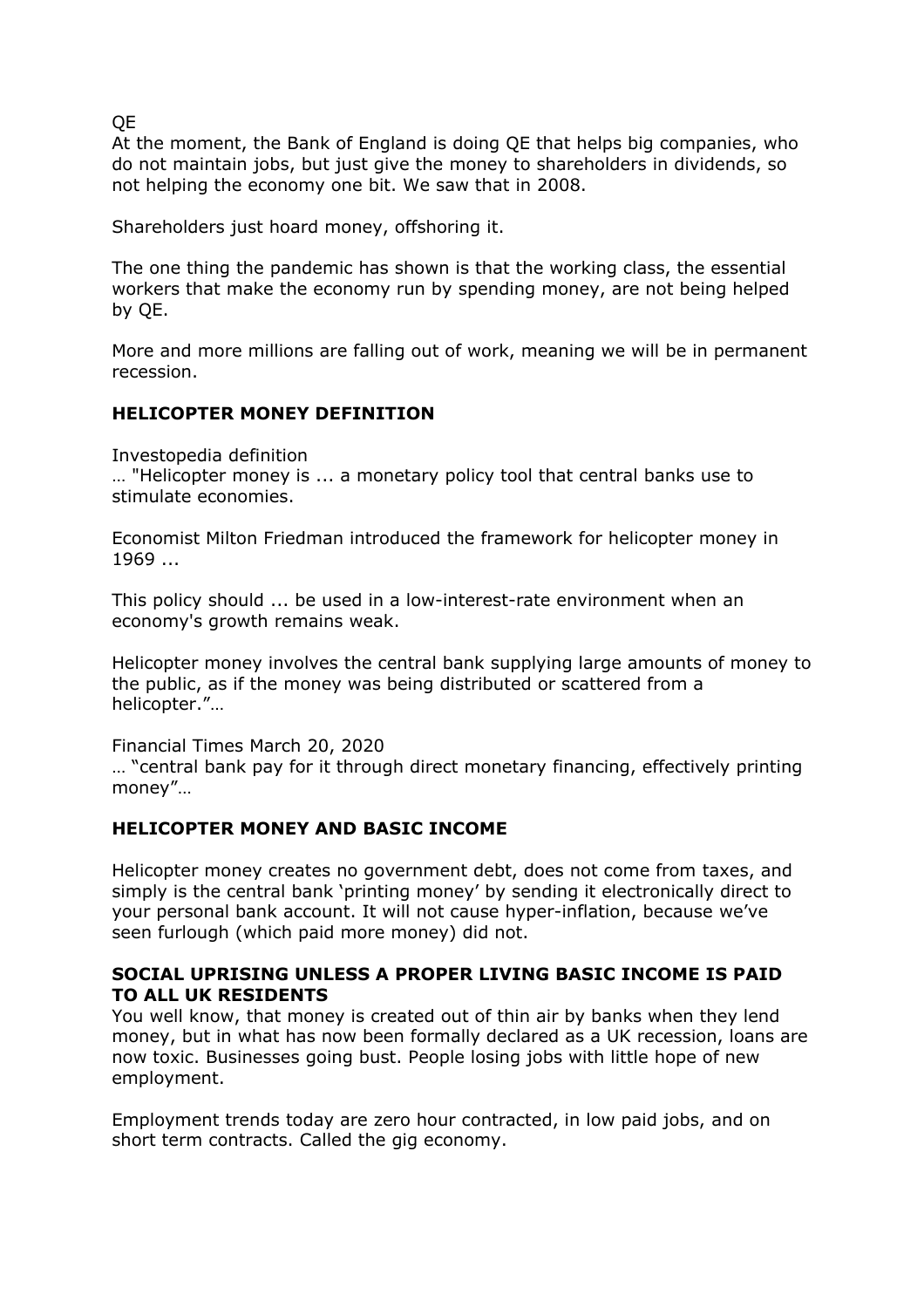On wages mostly below the usual £12,000 a year of the working class (80 per cent of population).

We even have a new name, the Precariat.

Average wages are not £30,000 a year, as this is an average when include the rich (£80,000 a year and above) who are getting ever richer either from austerity or high Covid19 pandemic job losses, that impoverishes the majority.

Are the public not going to resent that the working class (80 per cent of population by income) died in high number from Covid19 pandemic, whilst the well-off seem not, by media reports, to have died at all and formal research says the best waged died less.

Millions of newest unemployed will see how horrific the welfare system is, and that too will cause a social uprising.

People recovered from severe Covid19, will find their health means they cannot work, and they too will find how cruel the welfare system is to the chronic sick and disabled.

These people will see that the current welfare system is focused on leaving people in destitution, starving and homeless. This is one of the highest reasons for suicide. Not least the obscenity of benefit sanctions for weeks, months, or even years.

Covid19 pandemic job losses will leave far more families unable to feed their children and that too will drive families into an uprising.

Are we in the same economic conditions that began Mussolini and Hitler?

Are we already ruled by a private individual and not an elected MP?

### **STATE PENSION**

State pension to revert to being called National Insurance Retirement Pension, and stop being called a benefit.

State pension to be a human right and have a contractual right, like works / private pensions have contracts.

State pension not be taxable, re income tax.

Ending pensioner poverty and early death caused by pension policy, which is now fully researched after a decade of pension policy change -

- $\circ$  Pension age 60 men and women (to 1960s born now turning 60, with pension age 67),
- o Pay full state pension for back to 30 years National Insurance record,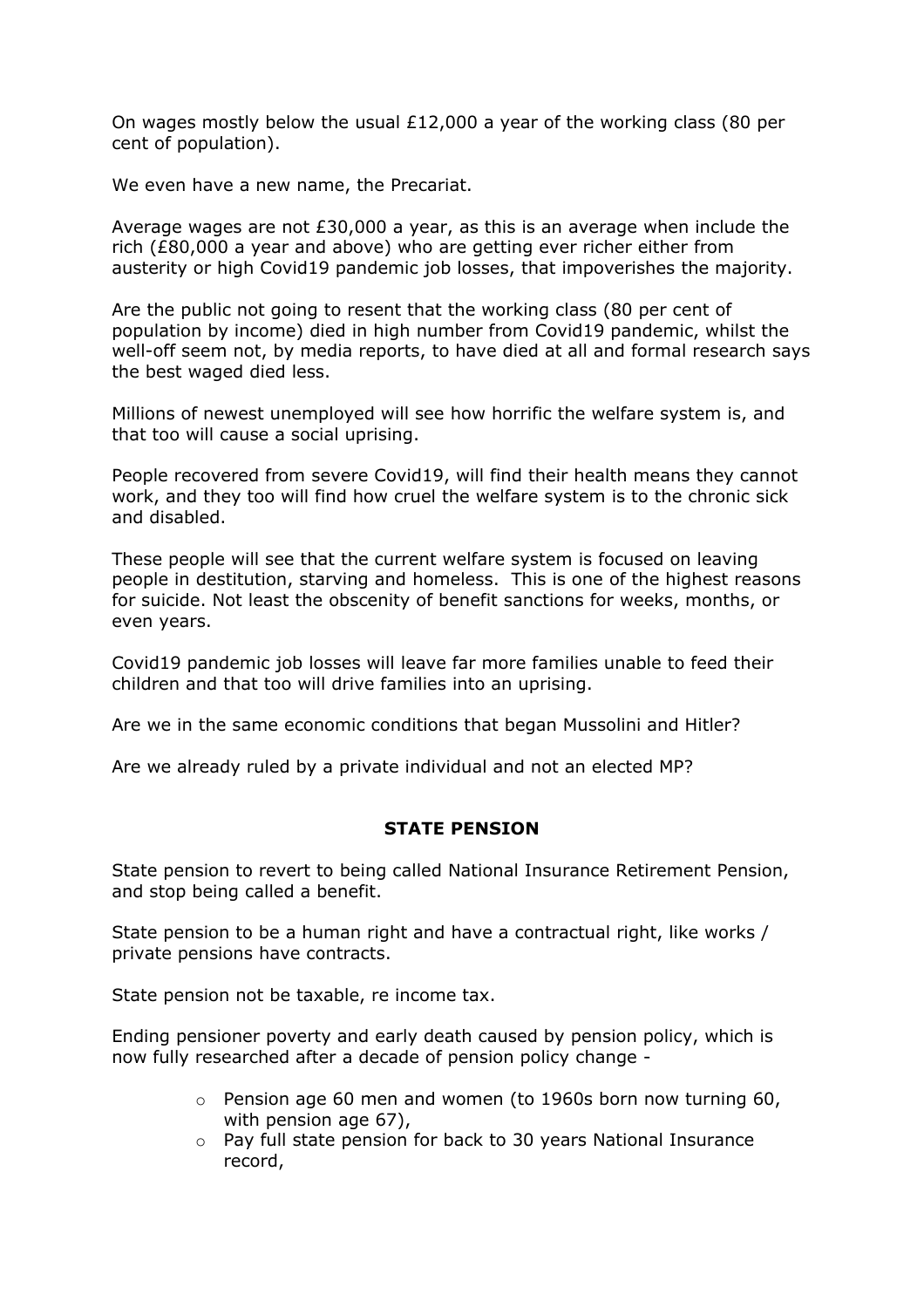and regardless of SERPs opt out to reduce the state pension money for people retired since April 2016.

- o Pay full new flat rate state pension to pensioners retired before April 2016.
- o Pay full restitution compensation as a tax-free lump sum now, to the 1950s born ladies for loss of state pension from 60 to 66. Pro rata for ladies born 1950 to 1953. Full 5, 5.5 and 6 years for ladies born 1953 – April 1960.

HELPS THE HIGH STREET AND LOCAL ECONOMIES IN GENERAL TO COME BACK Once the vaccine is in us all and found to work to prevent symptoms needing hospitalisation and causing death.

PENSIONERS IN WORK ARE WORST AFFECTED BY JOB LOSSES We have the highest number of pensioners in work, unable to afford to retire, we've had for many years, which now is quickly decreasing due to effects of Covid19 pandemic.

This is why, pensioners need the equality of full new flat rate state pension, for 30 years NI record and regardless of SERPs opt out.

BASIC INCOME REPLACES MONEY ESPECIALLY ELDERLY WOMEN WITHOUT ANY OR LITTLE PENSION INCOME

Basic income would also replace the lost Dependents Credit to husbands from April 2020, and be money for the wife, who had, as the oldest generation, least chance of any kind of pension, state or works, by fact women were sacked once married.

# **CONCLUSION**

### BASIC INCOME

I am the sole basic income campaign that is affordable, as it asks nothing of the taxpayer.

75 per cent of tax from people to government comes from money spent, so the free helicopter money from the Bank of England direct to each UK resident, would also bring funds for government projects that employ people, after stimulating business and saving jobs.

The basic income of £372 per week per person is basic survival living amount of money, so does not put people off from seeking work.

Ends the inevitable risk of public uprising by increasing starvation, as seen in Lebanon now.

Grants working class their spending money, so helping our online ordered, home delivered economy that will be the new normal. Even new or second hand cars can be bought that way now.